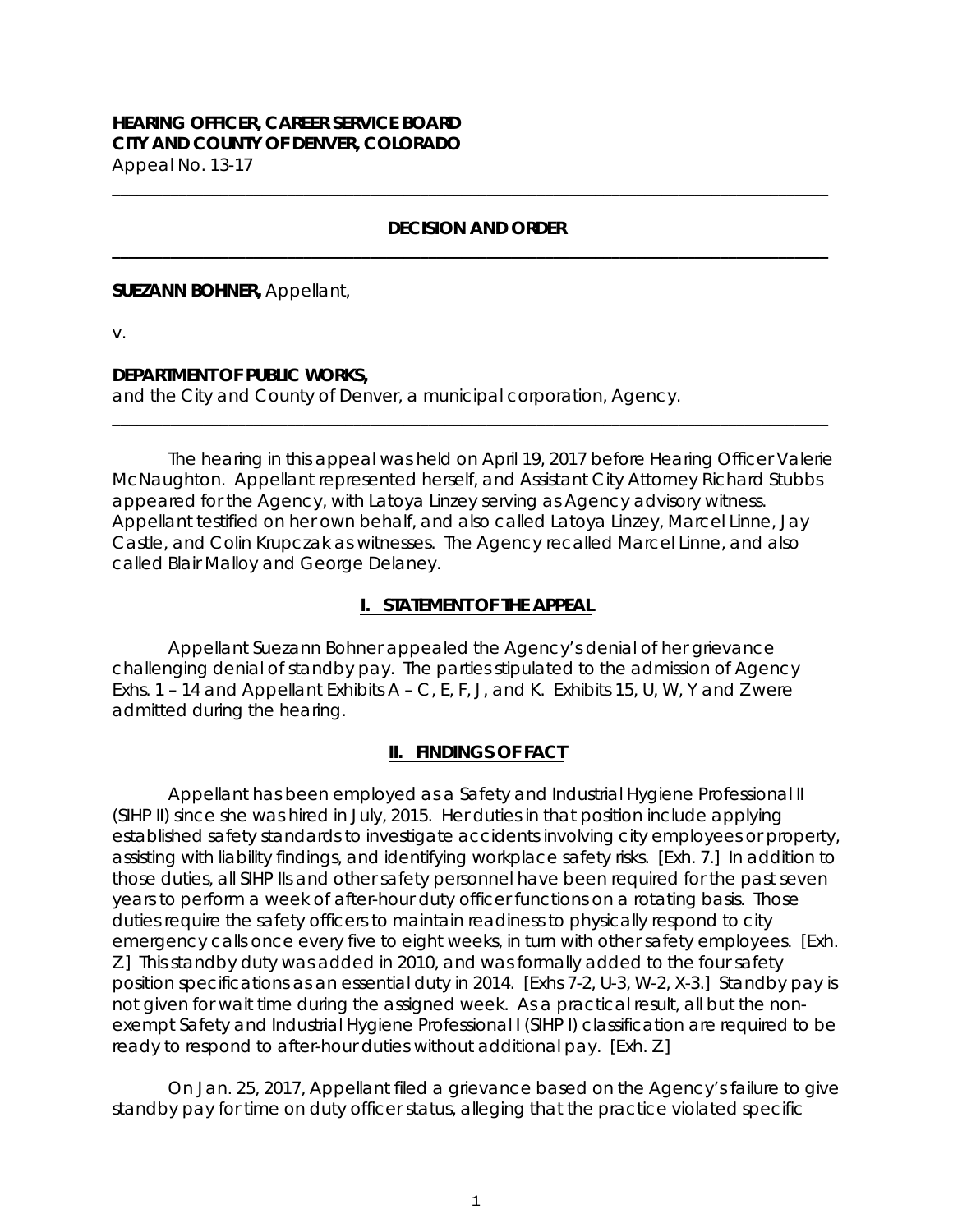Career Service Rules and Charter provisions related to pay. [Exh. 1.] Public Works Deputy Director George Delaney denied Appellant's grievance, stating that "[a]s an employee who is currently in a job class that is exempt, you must look to [CSR §] 9-93 which clearly states you are not entitled to overtime pay except in four specific situations, none of which you meet at this time." [Exh. 2-1.] Bohner appealed that denial to the Career Service Hearing Office under the jurisdiction provided in CSR § 19-10 A.2.b.i., which challenges both the exempt status of her position and the determination that she is ineligible for overtime under CSR § 9-93.

#### **III. ANALYSIS**

Appellant bears the burden in this grievance appeal to prove that the Agency violated a Career Service Rule or City Charter provision, and thereby negatively impacted Appellant's pay, benefits or status. CSR § 19-10 A.2.b.i.

After-hour emergency calls within the city come from police, 311 or 911 telephone services. They most often involve accidents, debris in roadways, and requests for city services or equipment. Over the years, the city has handled the need to staff after-hour emergency calls in various ways. In December 2009, budget reductions led Public Works to assign all supervisors in its Safety and two other divisions to take home city vehicles and cover after-hour calls on a geographic basis. [Exh. A.] By 2010, non-supervisory safety employees were included in the order for mandatory standby duty. [Exhs. B, C.] About five percent of the after-hour calls directly involve city employees or assets, although many are referred to other city agencies for personnel or equipment in order to remedy the safety issue presented. [See Exhs. B, C.] In 2010, there were almost 300 emergency calls covered by safety personnel. [Exh. B.] In 2011, that number nearly doubled to just short of 600 calls. [Exh. C.]

City employees may be paid standby pay "only when there is a reasonable anticipation that the employee will have to respond and perform work immediately." CSR § 9-55 A. In contrast to the overtime rate of time-and-a-half for each hour worked, standby pay is 1 ½ times the straight time rate for every eight hours served on standby duty. In order to receive standby pay under this rule, employees must be eligible for overtime under either the Federal Labor Standards Act (FLSA), or under one of the city's overtime exceptions set forth in CSR § 9-93. In addition, employees must be available by phone or pager, must respond within two hours in a non-impaired condition, and must be subject to discipline for breach of any of these conditions. CSR § 9-55 B. Appellant testified, and it is not in dispute, that she met the conditions stated in 9-55 B.2 – B.5. The only issue is whether Appellant was eligible for overtime under either the FLSA or CSR § 9- 93.

For this purpose, a review of the safety unit's positions provides needed background. The City and County of Denver's human resources agency was the Career Service Authority (CSA) until re-named the Office of Human Resources (OHR) in 2013. DRMC 18-1. The position of Safety and Loss Analyst was proposed by CSA and approved by the Career Service Board in 1995 to perform occupational safety work. At that time, analysts worked under the supervision of the Safety and Loss Coordinator, a position that also administered the safety and loss programs. In 2007, the Analyst and Coordinator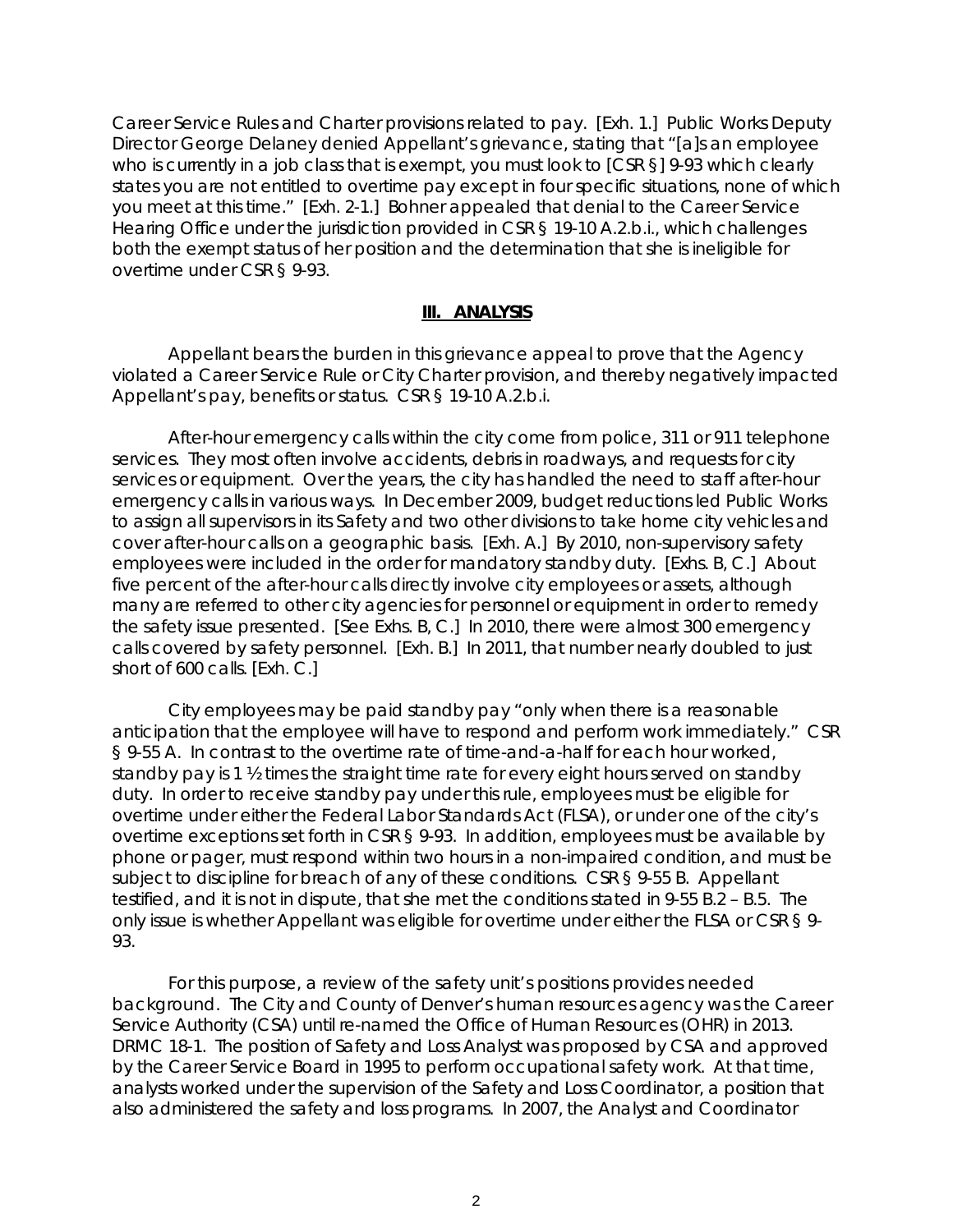positions were both split into two other jobs. The Analyst position was divided into a nonexempt, entry-level Safety and Industrial Hygiene Professional I (SIHP I), and an exempt, full-performance level Safety and Industrial Hygiene Professional II (SIHP II). Both require a bachelor's degree in safety engineering, for which "appropriate education and experience" can be substituted. [Exhs. 7, W.] At the same time in 2007, the Safety and Loss Coordinator position was divided into two new classifications: the SIH Administrator for program administration, and the SIH Supervisor for supervisory duties. Both administrator and supervisor positions remained exempt, in keeping with their duties to exercise control over safety program objectives and city-wide safety policies. [Exhs. U, X.]

### **A. Eligibility under the Fair Labor Standards Act**

The Agency argues that the SIHP II position is properly classified as exempt, and thus Appellant is not eligible for overtime under the FLSA, one of the conditions for receiving standby pay listed in CSR § 9-55 B.1. Appellant counters that the classification is improper under the duties test, noting that non-exempt entry-level positions perform the same duties as the full-performance level position, and that she was classified as non-exempt in her previous safety positions. In essence, this portion of the grievance appeal is a challenge to the appropriateness of Appellant's FLSA-exempt status. Only if this question is resolved in support of the exemption is it necessary to determine whether Appellant is qualified to receive standby pay under CSR § 9-93.

The Hearing Office has no specific jurisdiction to resolve a challenge to an FLSAexempt status, or to order re-classification, as necessary to reverse the Agency action. CSR §§ 19-10, 19-55. The Fair Labor Standards Act is enforced by the U.S. Department of Labor's (DOL) Wage and Hour Division (WHD) within regional offices, which investigate, litigate, and enforce the FLSA in accordance with the remedial framework intended by Congress. 29 USCA § 204. Classification by function under the FLSA is not a mechanical task, as shown by the vast body of law interpreting abstract concepts such as the exercise of discretion, work requiring advanced knowledge, and work directly related to management or general business operations, to name just a few prerequisites for an administrative or and professional exemption. Thousands of federal court decisions, and tens of thousands of administrative decisions, have been devoted to applying those factors to specific workplaces and positions. Id. The vast body of law, regulations and decisions in this field make it obvious why Seventh Circuit Judge Richard Posner pronounced a single possible scenario, the administrative exemption, as "pretty vague", a description one commentator found "a gross understatement." See Verkuillen v. MediaBank, LLC,646 F.3d 979, 981 (7<sup>th</sup> Cir. 2011; *cited in* "The Miscellaneous Employee: Exploring the Boundaries of the Fair Labor Standards Act's Administrative Exemption", Blake R. Bertagna, 29 Hofstra Lab. & Emp. L.J. 485, 535 (Spring 2012).

The common law provides an alternative to piecemeal interpretations of the FLSA by any agency having broad grievance jurisdiction under its own rules. An administrative forum may defer to another agency holding concurrent jurisdiction where the matter involves "technical questions of fact uniquely within [the latter] agency's expertise and experience, or in cases where uniformity and consistency require administrative discretion." Arapahoe County Public Airport Authority v. Centennial Exp. Airlines, Inc., 956 P.2d 587, 592 (Colo. 1998) (*en banc*). FLSA exemptions and overtime claims are within the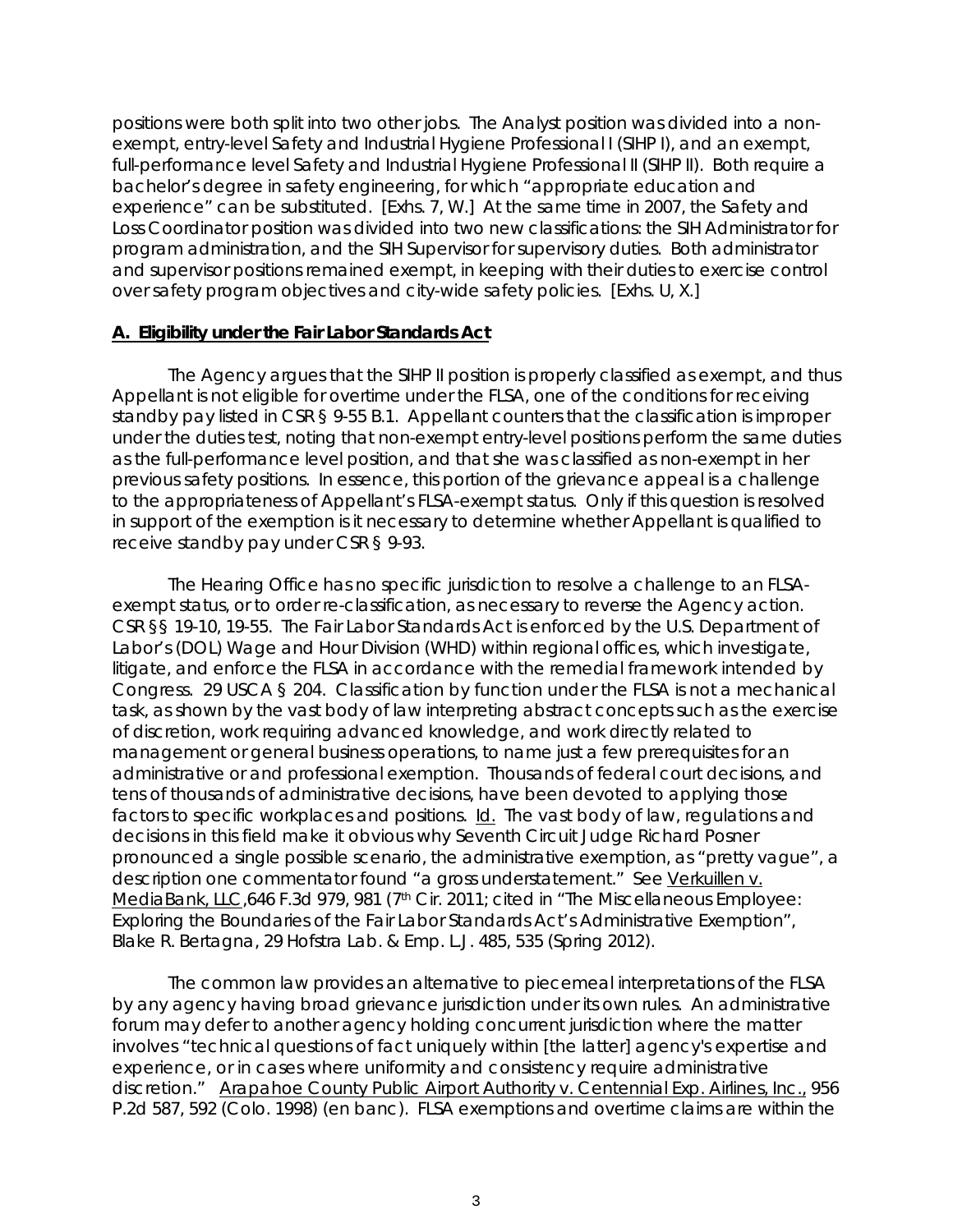specialized purview of the Wage and Hour Division, as developed over its 90-year history interpreting the law and regulations by means of the Administrator's letters and administrative precedents. The federal issue presented by this appeal requires resolution of facts and law uniquely suited to that federal agency's jurisdiction, expertise and insight "such as matters turning on an assessment of industry conditions." [Nader v.](https://1.next.westlaw.com/Link/Document/FullText?findType=Y&serNum=1976142387&pubNum=708&originatingDoc=I2ae975d6f56711d9b386b232635db992&refType=RP&fi=co_pp_sp_708_1986&originationContext=document&transitionType=DocumentItem&contextData=(sc.Search)#co_pp_sp_708_1986)  Allegheny Airlines, Inc., [426 U.S. 290, 304 \(1976.\)](https://1.next.westlaw.com/Link/Document/FullText?findType=Y&serNum=1976142387&pubNum=708&originatingDoc=I2ae975d6f56711d9b386b232635db992&refType=RP&fi=co_pp_sp_708_1986&originationContext=document&transitionType=DocumentItem&contextData=(sc.Search)#co_pp_sp_708_1986) 

Significantly also, the burden of proof and available remedies in this forum are inconsistent with FLSA law. As noted above, Appellant bears the burden of proof in a grievance appeal. In contrast, FLSA exemptions are to be narrowly construed, and it is an employer's burden to prove "plainly and unmistakably" that an exemption applies. FLSA, [29 U.S.C.A. § 213\(a\)\(1\);](https://1.next.westlaw.com/Link/Document/FullText?findType=L&pubNum=1000546&cite=29USCAS213&originatingDoc=I4142b350b21011e6bdb7b23a3c66d5b3&refType=SP&originationContext=document&transitionType=DocumentItem&contextData=(sc.CustomDigest)#co_pp_7b9b000044381) Combs v. Jaguar Energy Svcs., LLC, 187 F.Supp.3d 1258 (D. Colo. 2016). If the exemption status is in error, the Career Service Hearing Office has no authority to correct it by re-classifying the position. In general, the WHD rules and scope of relief are broader and more favorable to the employee. 29 USCA § 209, 211, 216. In addition, a complaint under the FLSA would give notice of the statutory basis for the claimed exemption. While the Agency argued in its closing that the professional exemption applies, there was no evidence of to the actual exemption used by OHR Classifications in support of its 2007 FLSA determination. A change in FLSA exempt status would alter the rights of all current and future incumbents in that position, making a ruling consistent with the FLSA a matter of great importance. Under these compelling circumstances, I defer to the special expertise of the DOL Wage and Hour Division as to the issue of whether the Agency improperly coded the SIHP II classification as FLSAexempt.

## **B. Eligibility under § 9-93**

 Appellant may nonetheless be eligible for standby pay under one of the exceptions enumerated in CSR § 9-93 of exempt employees. In support of the Agency's contention that none of the rule's exceptions apply to Appellant, the Agency presented its previous decisions on similar overtime requests. [Exhs. 4, 5.]

In 2010, Denver's 311 Help Center service hours changed from 24/7 to a closing time of 8 pm. In order to staff nighttime calls, the decision was made to add emergency response to the duties of Public Works safety officers, who were already on call for injury accidents. [Linne, 3:16 pm.] Shortly thereafter, SIHP II Jay Castle filed a grievance over the Agency's assignment of "mandatory emergency response duties" without pay. [Exh. 5-4.] In response, the Agency conducted research to determine if similar positions in the market are classified as exempt or non-exempt, and if overtime is paid to any exempt positions. [Exh. 6-1.]

CSA first matched the Agency's SIHP II position to a job category entitled Safety Engineer/Officer from the Mountain States Employers Council (MSCE) 2010 Colorado Benchmark Compensation Survey. The Safety Engineer/Officer position is "[r]esponsible for developing and carrying out a continuing safety program". [Exh. 6-3.] The initial survey was sent to 35 organizations having a Safety Engineer/Officer position. All 35 answered the survey, and 77% stated the position was classified as exempt.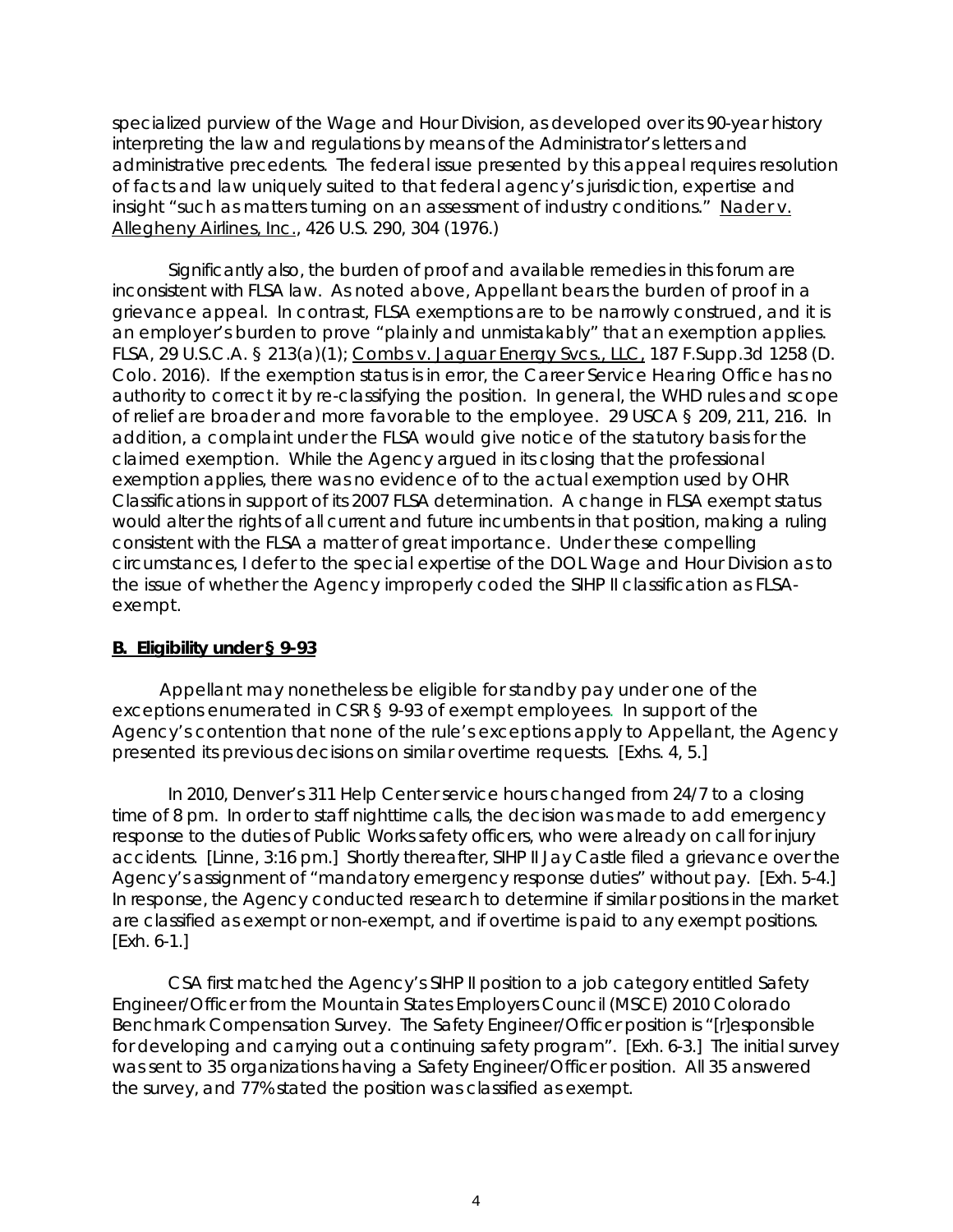CSA followed up with a supplemental survey to 3[61](#page-4-0) organizations having Safety Engineer/Officer positions for the 2011 MSEC benchmark survey. The respondents were asked whether they pay overtime to their Safety Engineer/Officers; and, if so, the circumstances under which it is paid. Eighteen responded, 17 of which stated they do not pay overtime to those employees. [Exh. 6.] Based on those results, CSA concluded that it was not in alignment with community practice to pay overtime to employees who performed the duties of SIHP IIs.[2](#page-4-1)

The research results may be questioned on several grounds. The position offered as comparable may not be so, as it appears to have as its main duty the administration of the safety program, rather than performance of line safety duties, the essential duty of the SIHP II. The Agency's Safety Unit divides its work into four positions, whereas the Safety Engineer may or may not be the respondents' only safety position. Next, there are issues with the distribution of the initial and supplemental surveys. The initial survey asked the 35 respondents if the Safety Engineer/Official was classified as exempt, and 77% (27 employers) answered yes. The supplemental survey was sent not to the narrowed list of 27 employers having exempt safety engineers, but to an unidentified group of 36 employers. Thus, the second group of respondents could include up to 8 respondents with nonexempt safety engineers[.3](#page-4-2) Without knowledge about the exempt status of the 17 employers who said they did not pay overtime, the results of the survey may have been that as few as nine out of the 17 employers responding to both questions had exempt safety engineers to whom they paid no overtime. If that is so, a bare majority of 53% of the respondents were used to establish the community practice relied upon in the CSA research.

If all assumptions are made in favor of the proposition that the survey was properly conducted, the result is that 17 of 27 respondents do not pay overtime to their exempt Safety Engineers. That is a result of little more than 60% of all employers in the survey. Given the small sample size, unrepresentative nature of the employers selected,<sup>[4](#page-4-3)</sup> and age of the survey, that percentage is slim evidence of a current community practice. With a response rate of only 50%, and no clear identity between the respondents of the two surveys, the conclusion drawn by the Agency is in doubt.

<span id="page-4-0"></span><sup>÷,</sup> <sup>1</sup> The CSA memo summarizing the survey methodology does not state why the supplemental survey, presumably addressed to the 77% subset of organizations that classified the job as exempt, was sent to a larger number of organizations than received the original survey. [Exh. 6-1.]

<span id="page-4-1"></span><sup>2</sup> In 2012, the Agency sought an overtime exemption under § 9-93 C. or D. for six SIHP IIs, administrators and supervisors to perform emergency response duties for a solid week on a rotating basis. The request was denied in part based on the 2011 survey research. The other grounds for denial were the lack of "distinctly different" duties, a provision later removed from the rule, and limitation to a "specified period of time", both under subparagraph C. [Exhs. J, 4.]

<span id="page-4-2"></span><sup>&</sup>lt;sup>3</sup> The additional employer included in the supplemental survey may have been added in the 2011 benchmark survey.

<span id="page-4-3"></span><sup>4</sup> Three of the organizations were governments, ten were private employers, and the remainder were special districts or non-profit organizations. [Exh. 6-2.]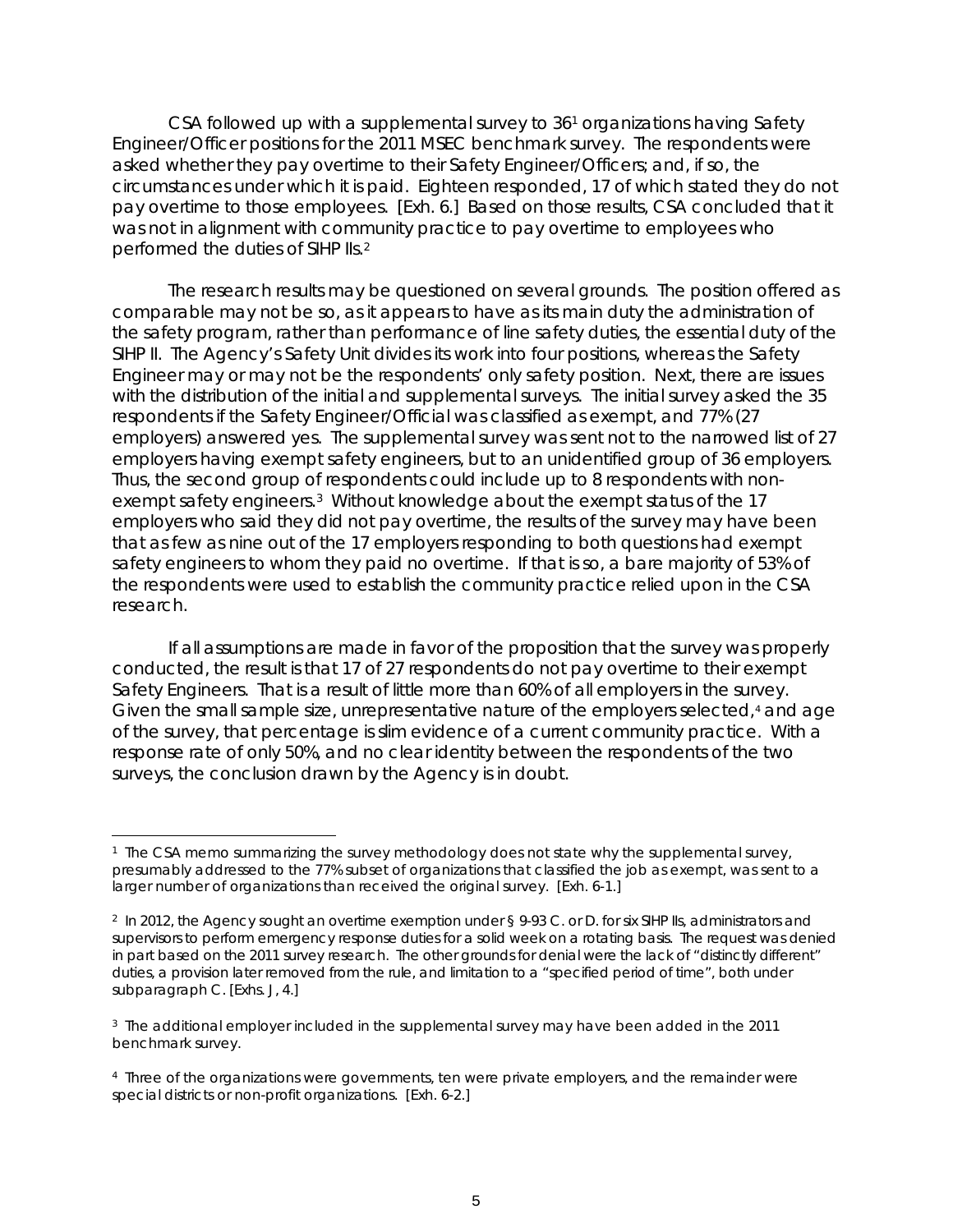An administrative action is presumed to be valid, absent proof that it is arbitrary and capricious. [In re Vasquez and Lewis,](https://www.denvergov.org/content/dam/denvergov/Portals/hearings_office/documents/Hearings/Vasquez_Patrica_and_Lewis_Colin_08-09_09-09_Decision.pdf) CSA 08-09, 4 (5/20/09); Velasquez v Dept. of Higher Education, 93 P3d 540 (Colo. App. 2003); Garner v Colorado State Dept. of Personnel, 835 P2d 527 (Colo. App. 1992); Renteria v Colorado State Dept. of Personnel. 811 P2d 797 (Colo. 1991). An action is arbitrary and capricious if the agency 1) fails to use reasonable diligence to determine facts necessary to its decision, 2) fails to give proper consideration to facts relevant to the decision, or 3) bases its action on conclusions that reasonable persons would not reach on the facts before them. [In](https://www.denvergov.org/content/dam/denvergov/Portals/hearings_office/documents/Hearings/Foley_Susan_19-07_Decision.pdf) re Foley, CSA 19-06, p. 8 (11/10/06) citing Lawley v. Dept. of Higher Education, 6 P3d 1239, 1252 (Colo. 2001).

Here, the Agency based its denial on the 2011 grievance and survey results which may reasonably be questioned. In any event, it is not in dispute that Appellant was not eligible for overtime under any of the subsections of CSR § 9-93. The Career Service Board had not approved a recommendation from the OHR Executive Director to except Appellant's classification from overtime rules based on community practice under subsection A. Appellant is not an exempt employee of DHHA required by state law to perform health emergency overtime work under subsection B. OHR had not approved her service for declared emergencies under C. And Appellant is not a member of a first level supervisory classification as required by D. For these reasons, Appellant's only remedy is to seek re-classification as non-exempt through the processes provided in CSR Rule 7, and the rule-making process provided by the Career Service Board as a part of its power to administer the classification and pay plan under DRMS § 18-2 and CSR Rule 2.

#### **C. Violation of 40-hour work week**

Appellant also contends that the Agency disregarded CSR § 9-71 requiring maintenance of a 40-hour work week. That rule sets the basic standard for the "Hours of Work" section in Rule 9, and states "[t]he five (5) day forty (40) hour week shall be the standard work week for employees of the Career Service." The rules following that general statement empower the mayor and appointing authorities to deviate from that standard in an emergency or when efficiency dictates a different schedule. CSR §§ 9-72 to 9-80. Other rules control pay for overtime hours, pay differentials, and stipends, all of which specifically authorize pay practices for variations in the standard work schedule. See CSR §§ 9-50, 9-60, 9-90. A single rule cannot be interpreted in isolation from its context. Util. Air Regulatory Grp. v. E.P.A., 134 S. Ct. 2427, 2441 (2014).

Rule 9 as a whole permits agencies to pay and schedule their employees in accordance with the standards adopted by the board. In addition, OHR Professional Latoya Linzey testified that the standard work week means that exempt employees get paid a salary based on forty hours a week, even though "your duties at times require you to work above that threshold." [Linzey, 3:44 pm.] Finally, the position classifications of the other two exempt employees in the Safety Division include in their description of the working environment, "subject to long irregular hours". [Exhs. F-10, U-7.] While that is not included in Appellant's classification, it is clear that forty is not the outside limit of work hours that can be required for exempt employees, and even clearer that the rule is not intended to establish an employee right to work a maximum of forty hours a week. See Minnick v. City and County of Denver, 784 P.2d 810 (Colo.App. 1989) (holding that an